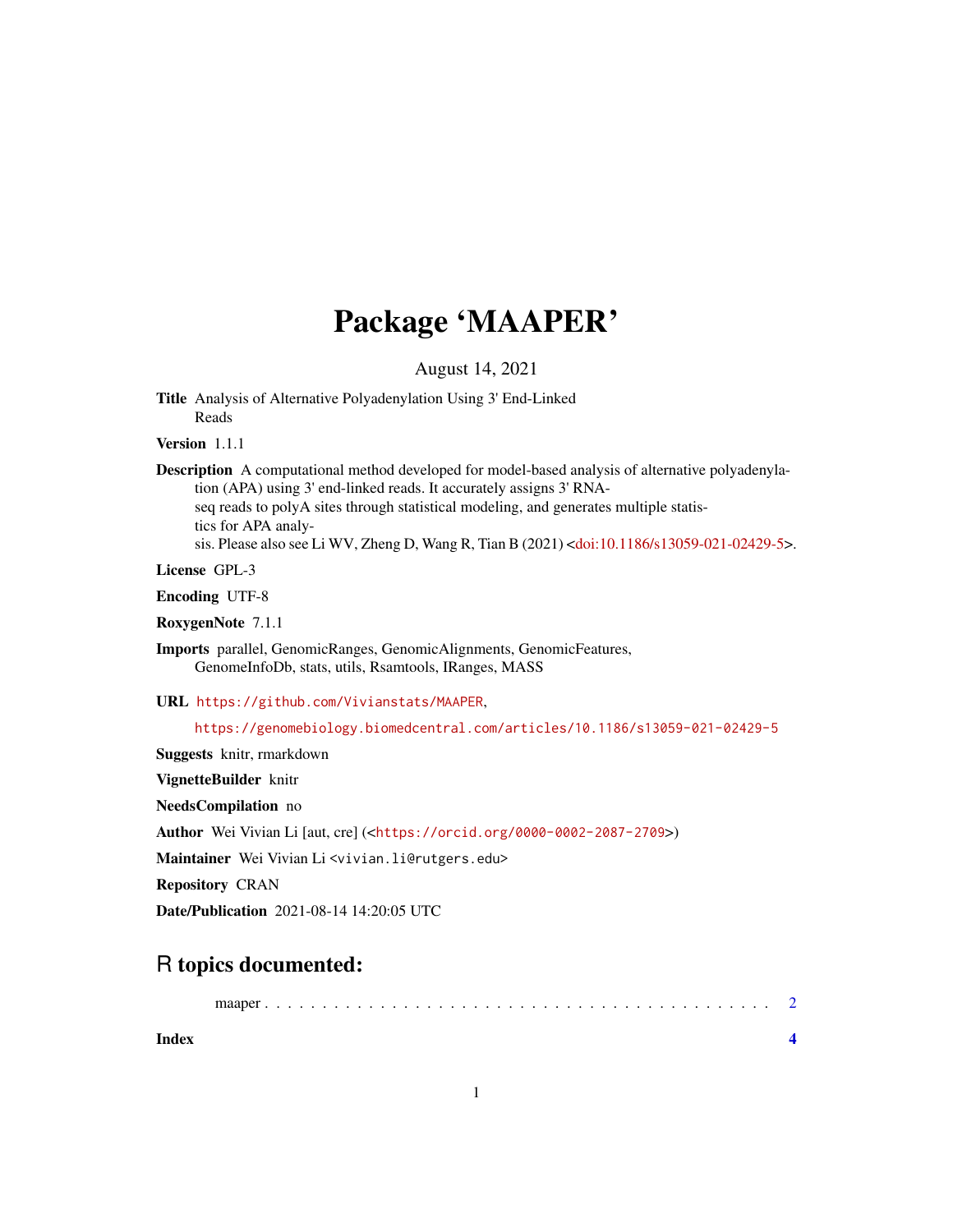<span id="page-1-0"></span>

#### Description

Model-based analysis of alternative polyadenylation using 3' end-linked reads

#### Usage

```
maaper(
  gtf,
 pas_annotation,
 output_dir,
 bam_c1,
 bam_c2,
  read_len,
  ncores = 1,
  num_pas_thre = 25,
  frac\_pas\_thre = 0.05,
  dist_{thre} = 600,num\_thre = 50,
  run = "all",subset = NULL,region = "all",
 gtf_rds = NULL,
 verbose = FALSE,
 paired = FALSE,
 bed = FALSE
)
```
#### Arguments

| gtf          | A character specifying the full path of the GTF file (reference genome);                                                                              |
|--------------|-------------------------------------------------------------------------------------------------------------------------------------------------------|
|              | pas_annotation A list containing the pas annotation. MAAPER provides processed annotation<br>information from PolyA_DB v3 on its Github page.         |
| output_dir   | A character specifying the full path of the output directory, which is used to<br>store all intermodiate and final outputs.                           |
| bam c1       | A character vector specifying the full paths to the bam files for condition 1<br>(control). The length of the vector equals the number of samples.    |
| $bam_c2$     | A character vector specifying the full paths to the bam files for condition 2<br>(experiment). The length of the vector equals the number of samples. |
| read_len     | An integer specifying the read length.                                                                                                                |
| ncores       | An integer specifying the number of cores used in parallel computation.                                                                               |
| num_pas_thre | An integer specifying the threhold on PAS's read number. Defaults to 25.                                                                              |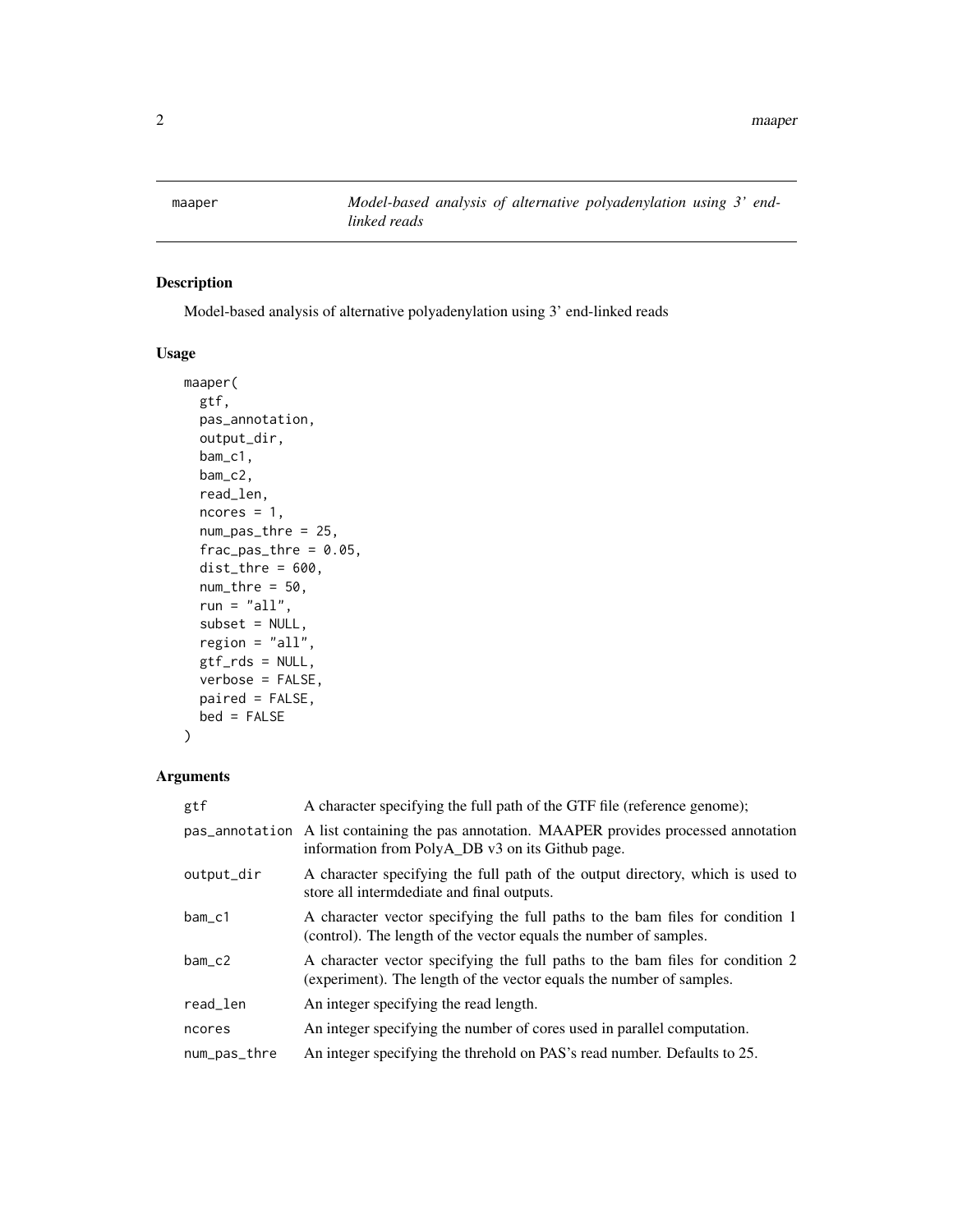#### maaper 3

| frac_pas_thre | A numeric specifying the threshold on PAS's fraction. Defaults to 0.05.                                                                           |
|---------------|---------------------------------------------------------------------------------------------------------------------------------------------------|
| dist_thre     | An integer specifying the threshold on fragment length. Defaults to 600.                                                                          |
| num_thre      | An integer specifying the threhold on gene's read number. Defaults to 50.                                                                         |
| run           | "all" (default) or "skip-train". For test and debug only.                                                                                         |
| subset        | A character vector specifying genes' Ensembl IDs if only a subset of genes need<br>to be analyzed. Check the pas_annotation files for ID formats. |
| region        | "all" (default). For test and debug only.                                                                                                         |
| gtf_rds       | NULL (default). For test and debug only.                                                                                                          |
| verbose       | FALSE (default). For test and debug only.                                                                                                         |
| paired        | A boolean indicating whether to perform paired test instead of unpaired test<br>(defaults to FALSE).                                              |
| bed           | Aboolean indicating whether bedGraph files should be output for visualization<br>in genome browser.                                               |

#### Value

maaper saves two text files, gene.txt and pas.txt, to out\_dir. pas.txt contains the gene names, predicted PASs, and their corresponding fractions in the two conditions. gene.txt contains the genes' PAS number, p values, RED, RLDu, and RLDi scores.

#### Author(s)

Wei Vivian Li, <vivian.li@rutgers.edu>

#### Examples

```
## Not run:
# data used in this example can be found on the package's Github page
pas_annotation = readRDS("./mouse.PAS.mm9.rds")
gtf = "./gencode.mm9.chr19.gtf"
bam_c1 = "./NT_chr19_example.bam"
bam_c2 = "./AS_4h_chr19_example.bam"
maaper(gtf, pas_annotation, output_dir = "./",
      bam_c1, bam_c2, read_len = 76, ncores = 1)
```
## End(Not run)